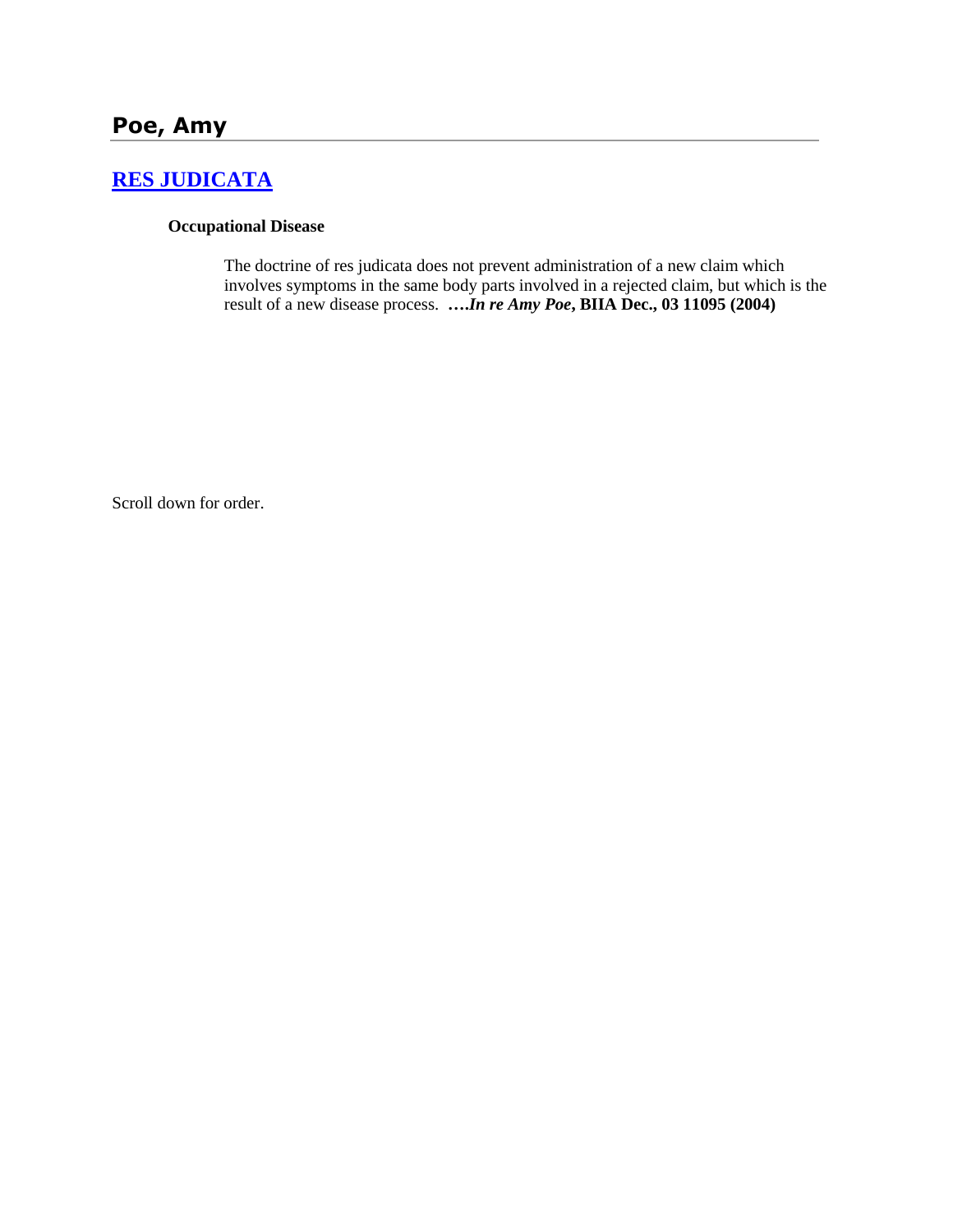## **BEFORE THE BOARD OF INDUSTRIAL INSURANCE APPEALS STATE OF WASHINGTON**

**)**

**IN RE: AMY E. POE ) DOCKET NO. 03 11095**

**CLAIM NO. Y-436233 ) DECISION AND ORDER**

APPEARANCES:

Claimant, Amy E. Poe, by HWZ Injury Law Office, per Gerry Zmolek

Employer, Apogee Enterprises, Inc., by Comprehensive Risk Management, per Terry D. Peterson

Department of Labor and Industries, by The Office of the Attorney General, per Sarah J. Reyes, Assistant

The employer, Apogee Enterprises, Inc. (Apogee) filed a Notice of Appeal with the Board of Industrial Insurance Appeals from a January 6, 2003 order of the Department of Labor and Industries. In this order, the Department allowed the claim for an occupational disease of right lateral epicondylitis, with a date of manifestation of December 29, 2000. The Department order is **AFFIRMED**.

### **DECISION**

Pursuant to RCW 51.52.104 and RCW 51.52.106, this matter is before the Board for review and decision on a timely Petition for Review, filed by the claimant, Amy E. Poe, to a Proposed Decision and Order issued on March 24, 2004, in which the industrial appeals judge reversed the Department's January 6, 2003 order.

The Board has reviewed the evidentiary rulings in the record of proceedings and finds no prejudicial error was committed. The rulings are affirmed**.**

Our industrial appeals judge determined this claim should be rejected, based on the doctrine of res judicata. On March 16, 2001, the Department rejected a prior occupational disease claim Ms. Poe had filed. Since the current claim is also for an occupational disease, involving symptoms in some of the same parts of the body (the upper back, right shoulder and wrist), our judge decided it should be rejected, based on this doctrine. Ms. Poe maintains this doctrine does not preclude the Department from allowing this claim, since it was allowed for a new condition (right tenosynovitis or epicondylitis) that resulted from additional occupational exposure. We agree. The Department's

1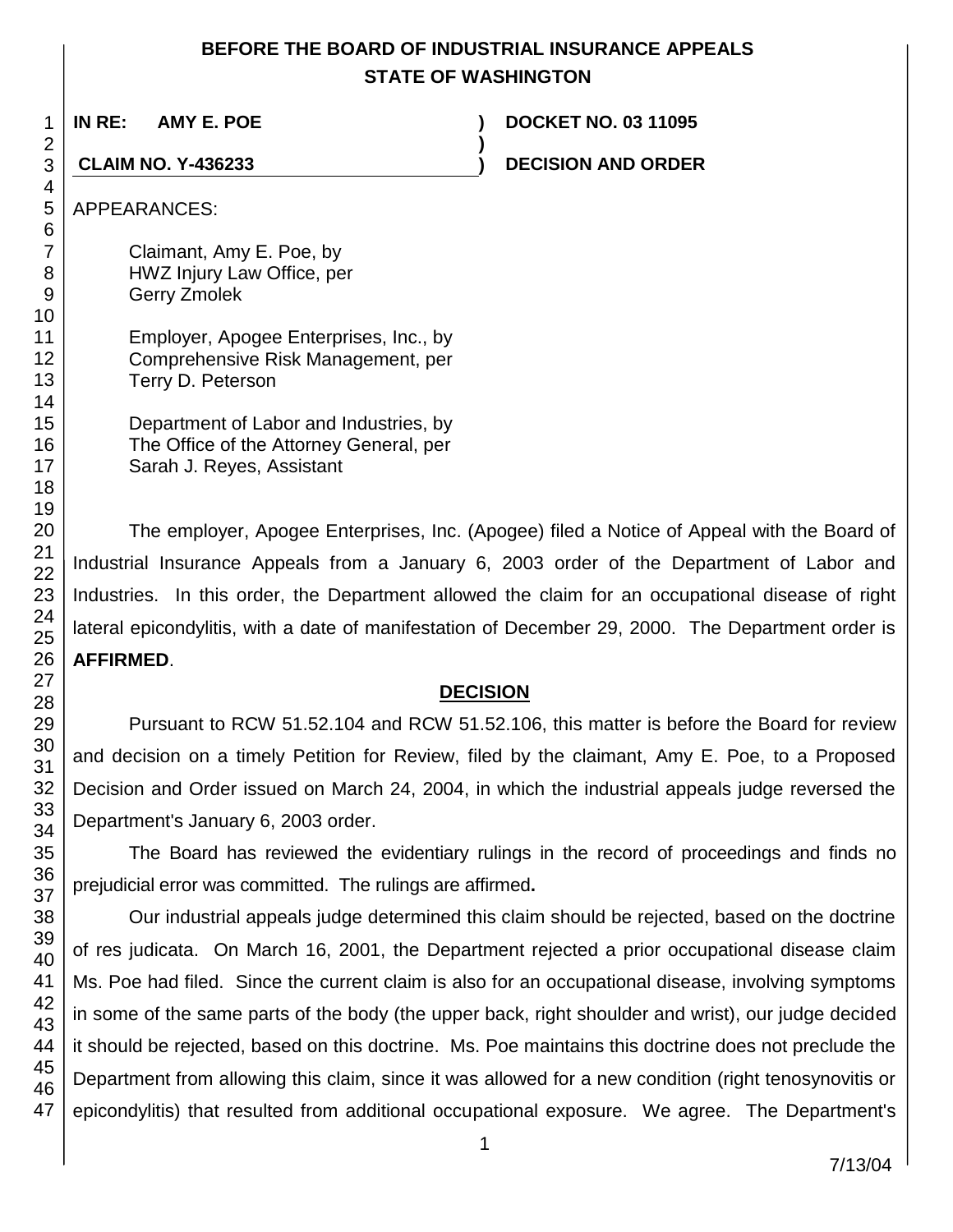prior rejection order did not bar it from allowing this claim. Furthermore, based on the medical evidence presented, we conclude Ms. Poe developed right epicondylitis as a natural and proximate result of her employment at Apogee. We affirm the January 6, 2003 order allowing the claim.

The facts most relevant to our decision are as follows. Ms. Poe is a young woman (21 years old at the time of the hearing) who went to work for Apogee in June 2000, immediately after graduating from high school. She worked for this employer until October 2002. She worked as a sewing assistant in a company that manufactured dog beds and reptilian cages. This position involved repetitive bending and lifting of bales of cloth weighing around 25 pounds, and bundles of finished products from bins. She also had to prepare and make zippers and package the products. She developed soreness in her arms, wrists, neck, and upper back in December 2000. She sought medical attention from Roger E. Sharf, M.D., a family practice physician, who filed Claim No. N-968440, in February 2001, for myofascial pain in Ms. Poe's right shoulder, upper back, and right wrist. This claim was filed as an occupational disease and was rejected on March 16, 2001. The order rejecting the claim did not list any specific basis for the decision, other than boiler plate language that Ms. Poe had not sustained an industrial injury or developed an occupational disease. The March 2001 order was never appealed and became final and binding.

Ms. Poe continued to work for Apogee as a sewing assistant until October 2002. Her arm, shoulder, and neck problems worsened, and she sought treatment from Kenneth H. Spady, M.D., another family practice physician. Dr. Spady filed the current claim. On January 6, 2003, the Department allowed the claim for right lateral epicondylitis. Dr. Spady also referred Ms. Poe to Amir Jalali, M.D., a physiatrist. Dr. Jalali examined Ms. Poe in February 2003. At that time, he found objective findings of impairment, including right scapular asymmetry and dysfunction, right shoulder muscle tightness and weakness, and cervical muscle tightness and weakness. He also found Ms. Poe had a positive right shoulder impingement finding and decreased range of motion in her right shoulder and cervical spine. He diagnosed (1) right shoulder mechanical pain with very significant notable biomechanical abnormalities (including shoulder position and scapular asymmetry), (2) myofascial soft tissue upper back and right shoulder pain, and (3) upper extremity bilateral tenosynovitis at the epicondyles (i.e. elbows, wrists, and fingers). Dr. Jalali and Dr. Spady testified that Ms. Poe's right shoulder and upper extremity problems, as well as her cervical/back pain, were caused by her work as a sewing assistant.

James F. Green, M.D., a forensic witness called by the employer, admitted that Ms. Poe had objective findings of shoulder and cervical problems when Dr. Jalali examined her in 2003. He also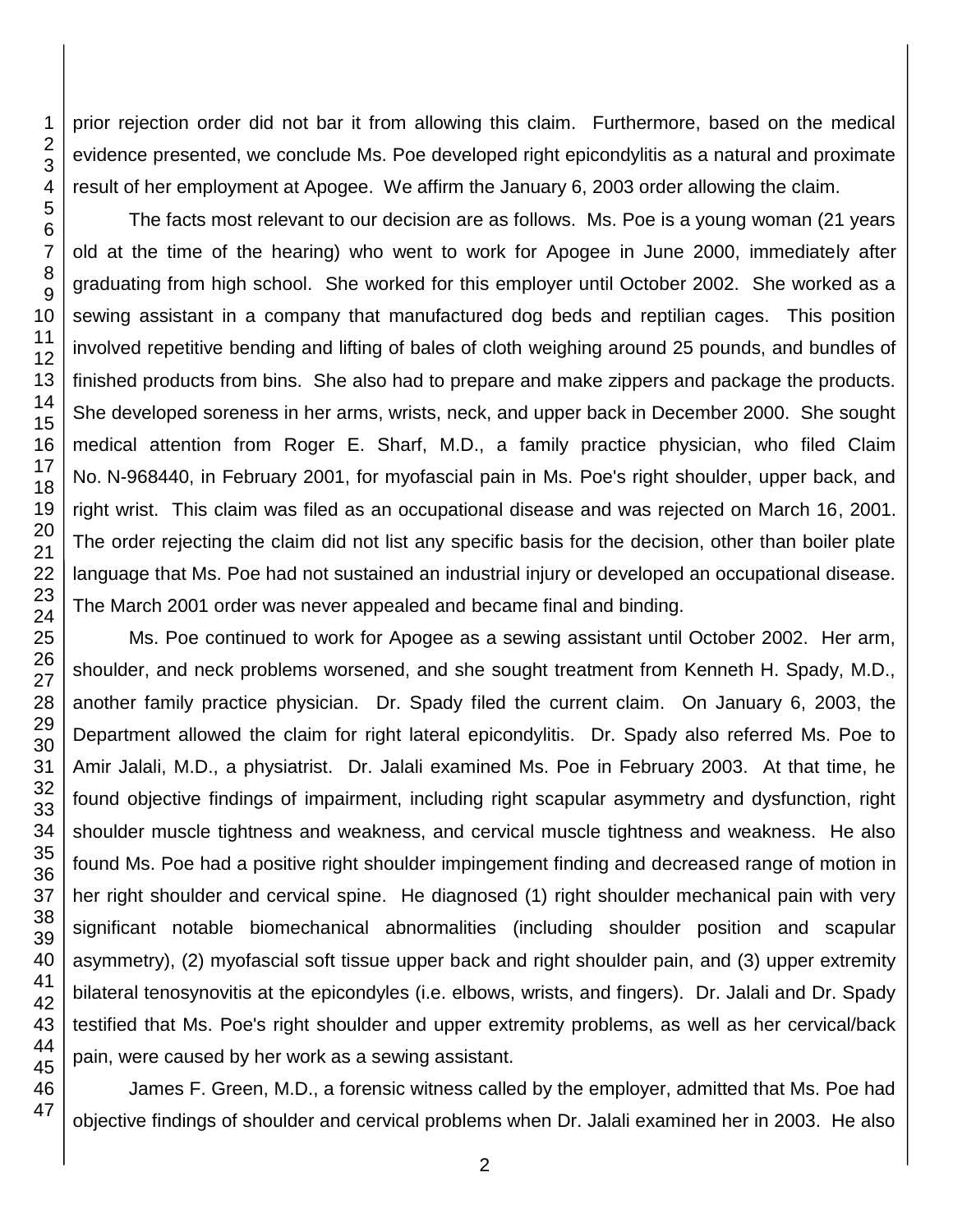admitted there were no objective findings of impairment in 2001, when Ms. Poe's first claim was rejected. Dr. Sharf also testified he noted no objective findings of any impairment during his examinations during the winter of 2001. Hence, the medical testimony clearly establishes that Ms. Poe's right arm, shoulder, and cervical conditions worsened between 2001 and 2003. During this period, her myofascial pain continued and became aggravated, but she also developed new conditions, namely biomechanical right shoulder abnormalities and right upper extremity tenosynovitis or epicondylitis. The medical testimony linking these conditions to Ms. Poe's work for Apogee is entirely convincing, given her singular work history.

Our industrial appeals judge rejected this claim on the grounds that res judicata principles precluded the Department from allowing this claim, because it had rejected her original claim. Res judicata is a legal doctrine designed to curtail relitigation of issues that have already been determined. For the March 2001 order to preclude allowance of this current claim we must decide it (1) became final and binding, and (2) this appeal concerns the identical subject matter, cause of action (or claims), and parties involved in the Department decision to reject the prior claim. *Somsak v. Criton Technologies/Heath Tecna, Inc.*, 113 Wn.App. 84, at 92 (2002). There is no question the March 16, 2001 order became final and binding. However, as we have recently noted "an unappealed Department order is only res judicata regarding issues that were clearly addressed by the terms of the order. *Somsak* at 92, *citing Kingery v. Department of Labor & Indus.*, 132 Wn.2d 162, 169 (1997), and *King v. Department of Labor & Indus.*, 12 Wn. App. 1, 4 (1974). Fundamental fairness requires that the application of the doctrine 'does not work an injustice on the party against whom it is to be applied.' " *Winchell's Donuts v. Quintana*, 65 Wn. App. 525 at 29-30 (1992)." *In re David Flanigan*, BIIA Dec., 02 18511 (July 24, 2003).

The Department did not address the same conditions in these two claims. Ms. Poe developed new conditions, including the right upper extremity epicondylitis or tenosynovitis, by the time this second claim was filed. This condition had not been diagnosed when her first claim was rejected. By the time the Department allowed this claim, she had worked an additional 20 months since she filed her first claim. The majority of the medical witnesses clearly linked Ms. Poe's epicondylitis to her repetitive work conditions. Accordingly, we are persuaded this condition was the natural and proximate result of Ms. Poe's work as a sewing assistant. The Department order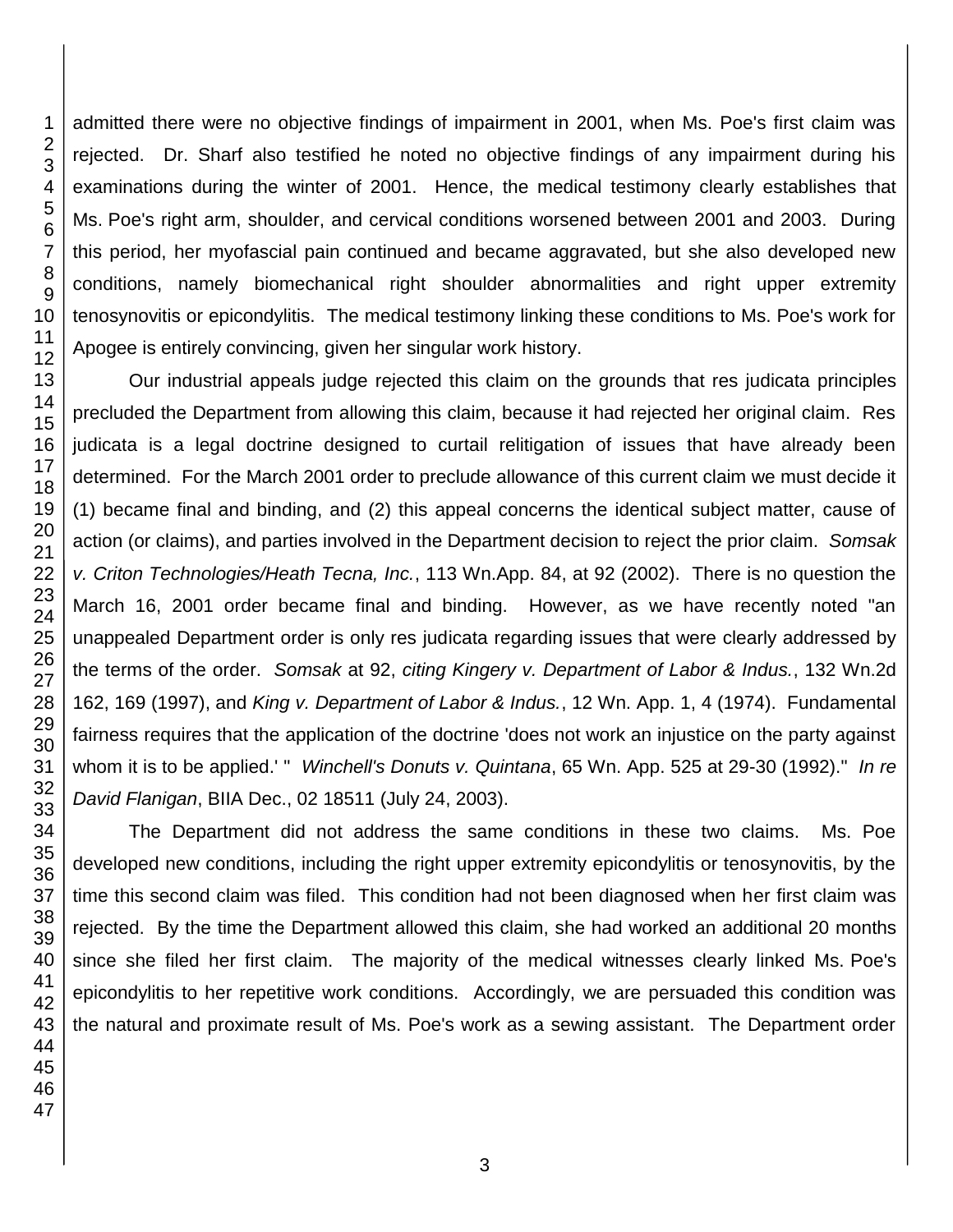allowing the claim for Ms. Poe's epicondylitis was, therefore, correct. *Dennis v. Department of Labor & Indus.*, 109 Wn.2d. 467 (1987).<sup>1</sup>

In summary, the Department's decision to allow this claim is entirely correct because Ms. Poe had further occupational exposure, which resulted in a new condition, epicondylitis, which was allowed in the current claim. Therefore, based on our careful review of the record, the Petition for Review, and the employer's Reply Brief, we have determined the January 6, 2003 order allowing the claim should be affirmed.

#### **FINDINGS OF FACT**

1. On April 22, 2002, Ms. Poe filed an application for benefits with the Department of Labor and Industries alleging that she had sustained an industrial injury to multiple parts of her body on December 29, 2000, during the course of her employment with Apogee Enterprises, Inc. (Apogee). On July 30, 2002, the claim was rejected on the grounds that Ms. Poe's condition was not an occupational disease. On August 12, 2002, Ms. Poe filed a Protest and Request for Reconsideration with the Department from the July 30, 2002 order. On August 14, 2002, the Department affirmed its July 30, 2002 order.

On August 19, 2002, Ms. Poe filed an appeal with the Board of Industrial Insurance Appeals from the August 14, 2002 order (Docket No. 02 18196). On September 19, 2002, the Department reassumed jurisdiction of the claim, and held the August 14, 2002 order for naught. On September 20, 2002, the Department set aside and held for naught the July 30, 2002 order. On September 23, 2002, the Board issued an order returning the case to the Department for further action (Docket No. 02 18196).

On January 6, 2003, the Department issued an order in which it allowed the claim as an occupational disease for right lateral epicondylitis, with a date of manifestation of December 29, 2000. In its order, the Department assigned 100 percent of the liability for the claim costs to Apogee. On January 27, 2003, Apogee filed a Notice of Appeal with the Board from the January 6, 2003 order. On February 14, 2003, the Board issued an order granting the appeal and assigning it Docket No. 03 11095.

l 1 Since this is an employer appeal from a Department order allowing the claim solely for right lateral epicondylitis, we will not address whether the Department was barred from accepting any of Ms. Poe's other conditions in this claim.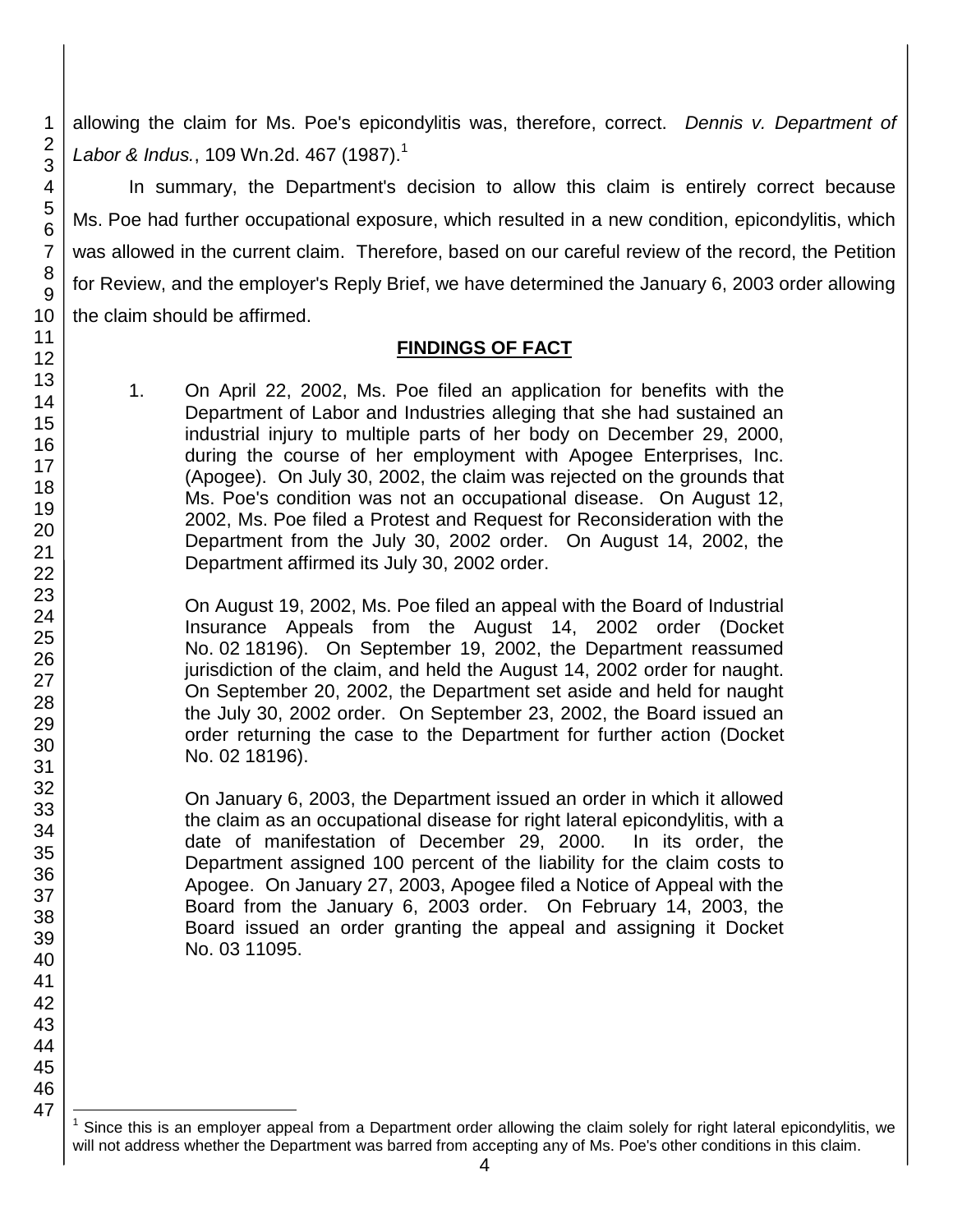- 2. Ms. Poe began working for Apogee in June 2000, immediately after graduating from high school. She worked for Apogee until October 2002, as a sewing assistant. Apogee manufactures dog beds and reptilian cages. Her position involved repetitive bending and lifting of bales of cloth, weighing around 25 pounds, and bundles of finished products from bins. She also had to prepare and make zippers and package the products.
- 3. In February 2001, approximately eight months after she started working for Apogee, Ms. Poe filed Claim No. N-968440 with the Department. This claim was filed as an occupational disease. The Department rejected the claim on March 16, 2001, on the grounds that Ms. Poe had not sustained an industrial injury or developed an occupational disease. This order was never appealed and became final and binding.
- 4. Ms. Poe continued to work for Apogee as a sewing assistant. She filed the current claim in April 2002, alleging she developed hand, arm, shoulder, and neck conditions due to her repetitive work as a sewing assistant.
- 5. In February 2003, Ms. Poe was diagnosed as having upper extremity bilateral tenosynovitis at the epicondyles (i.e., the elbows, wrists, and fingers). This condition was not diagnosed when the Department issued its March 2001 order rejecting her prior claim.
- 6. Ms. Poe developed right lateral epicondylitis, or tenosynovitis, as a natural and proximate result of her employment as a sewing assistant for Apogee.

### **CONCLUSIONS OF LAW**

- 1. The Board of Industrial Insurance Appeals has jurisdiction over the parties to and the subject matter of this timely filed appeal.
- 2. The doctrine of res judicata does not bar Ms. Poe from having this claim allowed for a newly diagnosed condition of right lateral epicondylitis or tenosynovitis.
- 3. Ms. Poe's right lateral epicondylitis or tenosynovitis constitutes an occupational disease, within the meaning of RCW 51.08.140.